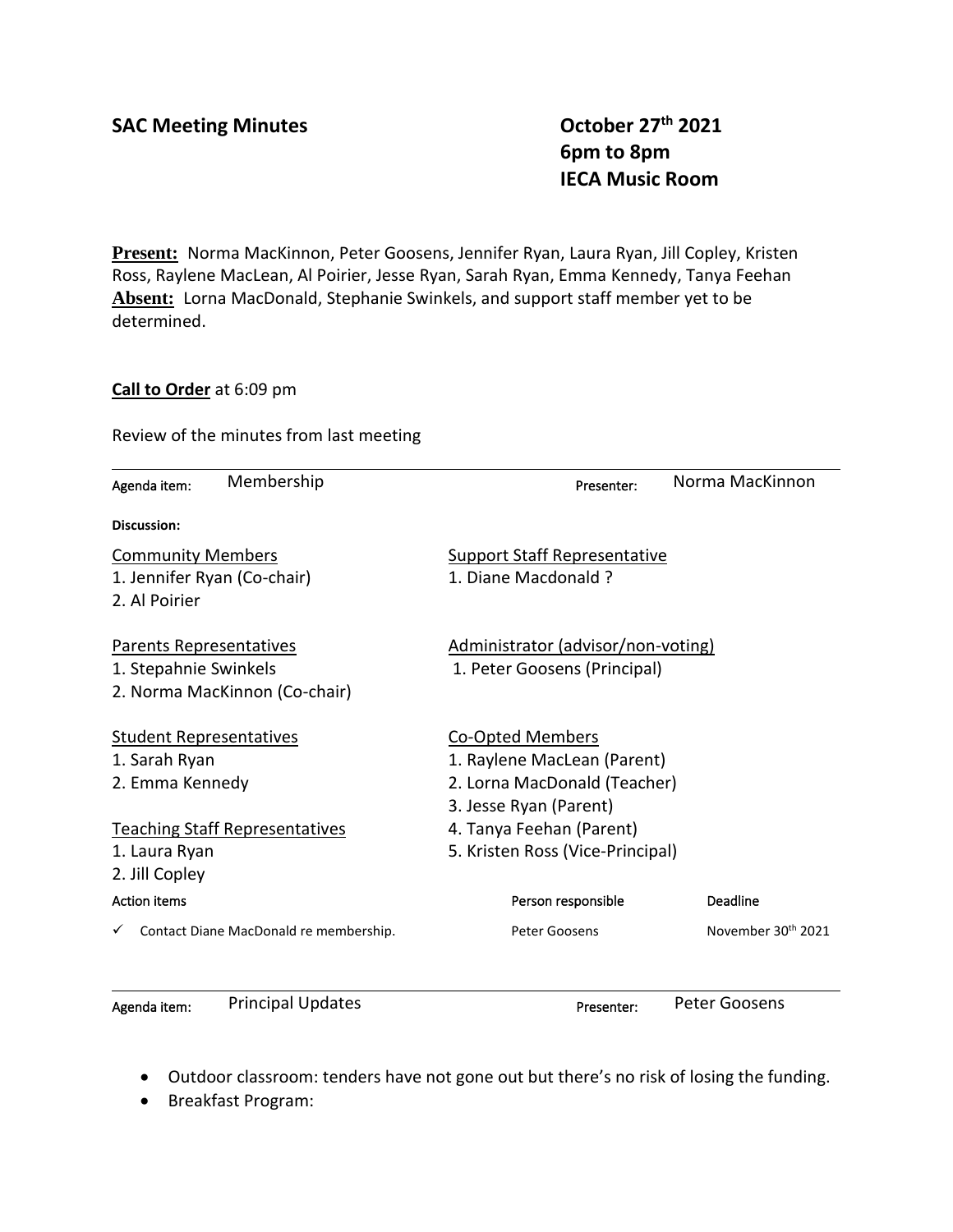- $\circ$  Chartwells will be ending on November 1<sup>st</sup>, but will continue to supply milk.
- $\circ$  New program to be run by Robert LeLievre and a few high school students.
- $\circ$  Need to set up a fridge and toasters, perhaps purchase a commercial toaster.
- $\circ$  Set up account with Costco for some bulk supplies, but Shean Coop will also be a supplier for bread, cheese and donation of fruit. Some discussion among members about importance of locally sourced supplies.
- o Carts will still go to the classrooms.
- New Jobs: Lunch/playground/bus supervisor 15 hours/week and new Teaching Assistant
- School Success Plan
	- $\circ$  Goals for 2021-22 not much different than last years, but not solidified yet.
	- o Mental Health at forefront with SSPs
		- will become a major goal with a wellness day organized earlier in the school year.
		- Not enough active Schools Plus staff and support to address student wellbeing and social determinants of health that teachers cannot attend to in class time.
- Christmas Concert will take place this year for Primary to Grade 6.
	- o Controlled number of audience members
	- $\circ$  Fundraising ideas for concert: student crafts for sale at concert, a prize basket, cookie sales etc.
- Graduates fees \$125 paid for by SRCE, need to be directed to events in school, e.g.: sitting fees for pictures.
- Parking Lot lights are mostly burnt out. SRCE has contacted Nova Scotia Power to install street lights as the alternative to replacing the bulbs with a boom truck as this has been deemed too risky at present.

# **Conclusions:**

New breakfast program to start, SSPs to be completed soon, Christmas Concert to be held and Parking lot lights an issue.

| Action items |                                                                                                                                     | Person responsible | <b>Deadline</b> |
|--------------|-------------------------------------------------------------------------------------------------------------------------------------|--------------------|-----------------|
|              | Student wellness and mental health to be raised at next staff Laura Ryan<br>meeting. Report back with staff ideas for wellness day. |                    | Nov 30th        |

| Agenda item: | SAC Funds and Staff wish list |  |
|--------------|-------------------------------|--|
|--------------|-------------------------------|--|

Presenter: Laura Ryan

### **Discussion:**

- Wish List:
	- o Jesse Fraser: measuring tapes and new posters for trades/math careers
	- o Anne LeLievre: Sensory-Emotional learning books (300\$ awarded in past)
	- o Charlene Mackinnon: math games and manipulatives
	- o Laura Ryan: Literacy games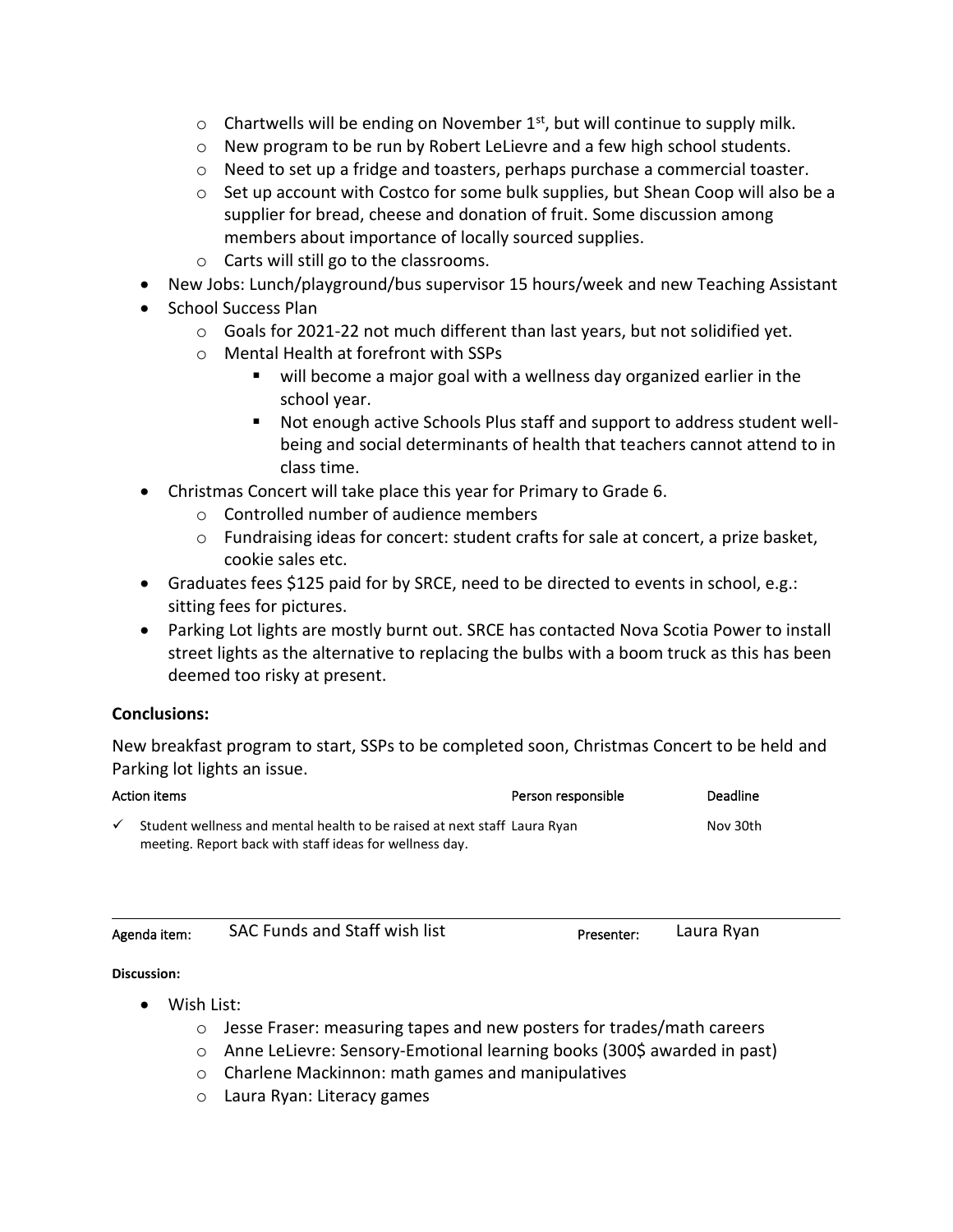- Discussion about:
	- $\circ$  involving high schoolers to do math/literacy games with grade schoolers once purchased
	- o Math games cart at CBHA
	- $\circ$  Looking at specifics, such as what the cost of and amount of wish list supplies required for each request and which games would be useful.

### **Conclusions:**

Need more formal requests to process requests for Wish List.

| <b>Action items</b> |                                                                                                    | Person responsible | Deadline                          |
|---------------------|----------------------------------------------------------------------------------------------------|--------------------|-----------------------------------|
| ✓                   | Email to IECA teachers for wish list needs<br>specifics (eg cost and amount) and report<br>to SAC. | Laura Ryan         | November 30 <sup>th</sup><br>2021 |
| $\checkmark$        | Contact CBHA for list of math cart games.                                                          | Peter Goosens      | November 30 <sup>th</sup><br>2021 |
|                     | New Books<br>Agenda item:                                                                          | Presenter:         | Peter Goosens / IECA<br>staff     |

**Discussion:**

- Peter wants to deplete instructional resources prior to fundraising efforts
- School has already purchased \$1500 worth of books for P-3 this year
- Book Fair this month will also raise money for IECA, especially as this year we are open to the public again.
- Books are expensive with an approximate cost of \$4000 for 14 levels of Learn to Read Books from M to Z.
- Discussion around whether it is more feasible to develop a classroom library growth plan over several years, rather than try to fix it all this year. IECA/SAC will need specific lists from each classroom of what books are needed in P-6.
- Fundraising
	- $\circ$  Students to do read-a-thon with pledge sheets for week of Nov 29<sup>th</sup> to Dec 3<sup>rd</sup>.
	- $\circ$  Literacy Week Nov 22<sup>nd</sup> to 26<sup>th</sup> with potential for local writers as guest speakers at IECA and pledge sheets being distributed.
	- $\circ$  Student Council to help with advertising, some ideas include pictures of students in front of giant set of wings (reading gives you wings to fly), decorating bulletin board etc.
	- o Easter bingo to raise funds?
	- o Expression of interest submitted for Nourish Your Roots fundraiser, they will contact us next summer.

### **Conclusions:**

In-house resources still to be fully utilized. Need for more specific list of books. Read-a-thon plans to be finalized.